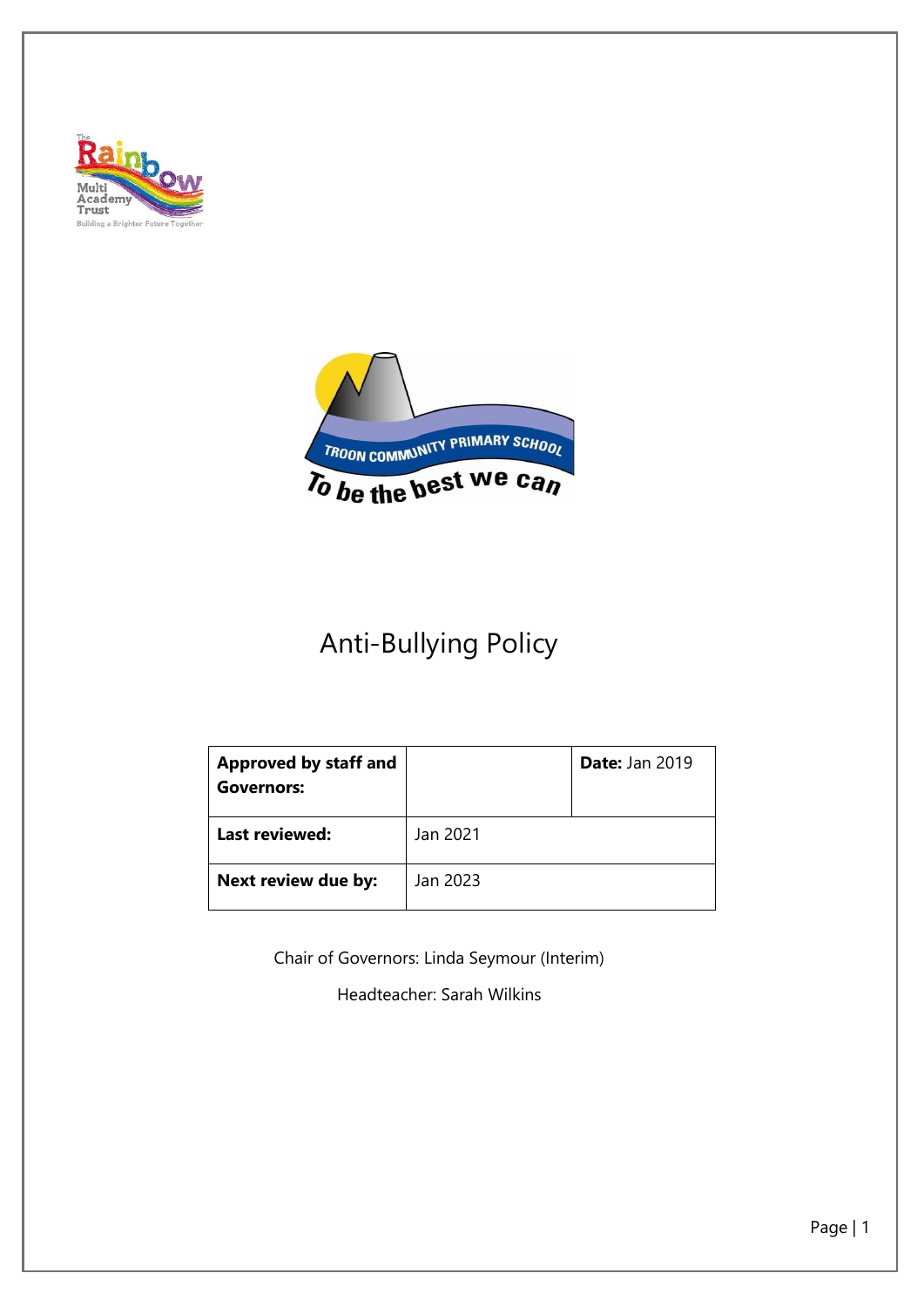#### **Troon CP School Policy on Bullying**

#### **1 Introduction**

1.1 It is a government requirement that all schools have an anti-bullying policy.

1.2 DCSF guidance defines bullying as actions that are meant to be hurtful, and which happen on a regular basis. Bullying can be direct (either physical or verbal) or indirect (e.g. being ignored or not spoken to).

# **2 Aims and objectives**

2.1 Bullying is wrong and damages individual children. We therefore do all we can to prevent it, by developing a school ethos in which bullying is regarded as unacceptable.

2.2 We aim, as a school, to produce a safe and secure environment where all can learn without anxiety, and measures are in place to reduce the likelihood of bullying.

2.3 This policy aims to produce a consistent school response to any bullying incidents that may occur.

2.4 We aim to make all those connected with the school aware of our opposition to bullying, and we make clear each person's responsibilities with regard to the eradication of bullying in our school.

#### **3 The role of governors**

3.1 The governing body supports the headteacher in all attempts to eliminate bullying from our school. The governing body will not condone any bullying at all in our school, and any incidents of bullying that do occur will be taken very seriously, and dealt with appropriately.

3.2 The governing body monitors incidents of bullying that do occur, and reviews the effectiveness of this policy regularly. The governors require the headteacher to keep accurate records of all incidents of bullying, and to report to the governors on request about the effectiveness of school anti-bullying strategies.

3.3 A parent who is dissatisfied with the way the school has dealt with a bullying incident can ask the chair of governors to look into the matter. The governing body responds within ten days to any request from a parent to investigate incidents of bullying. In all cases, the governing body notifies the headteacher, and asks him/her to conduct an investigation into the case, and to report back to a representative of the governing body.

## **4 The role of the headteacher**

4.1 It is the responsibility of the headteacher to implement the school anti-bullying strategy, and to ensure that all staff (both teaching and non-teaching) are aware of the school policy, and know how to identify and deal with incidents of bullying. The headteacher reports to the governing body about the effectiveness of the anti-bullying policy on request.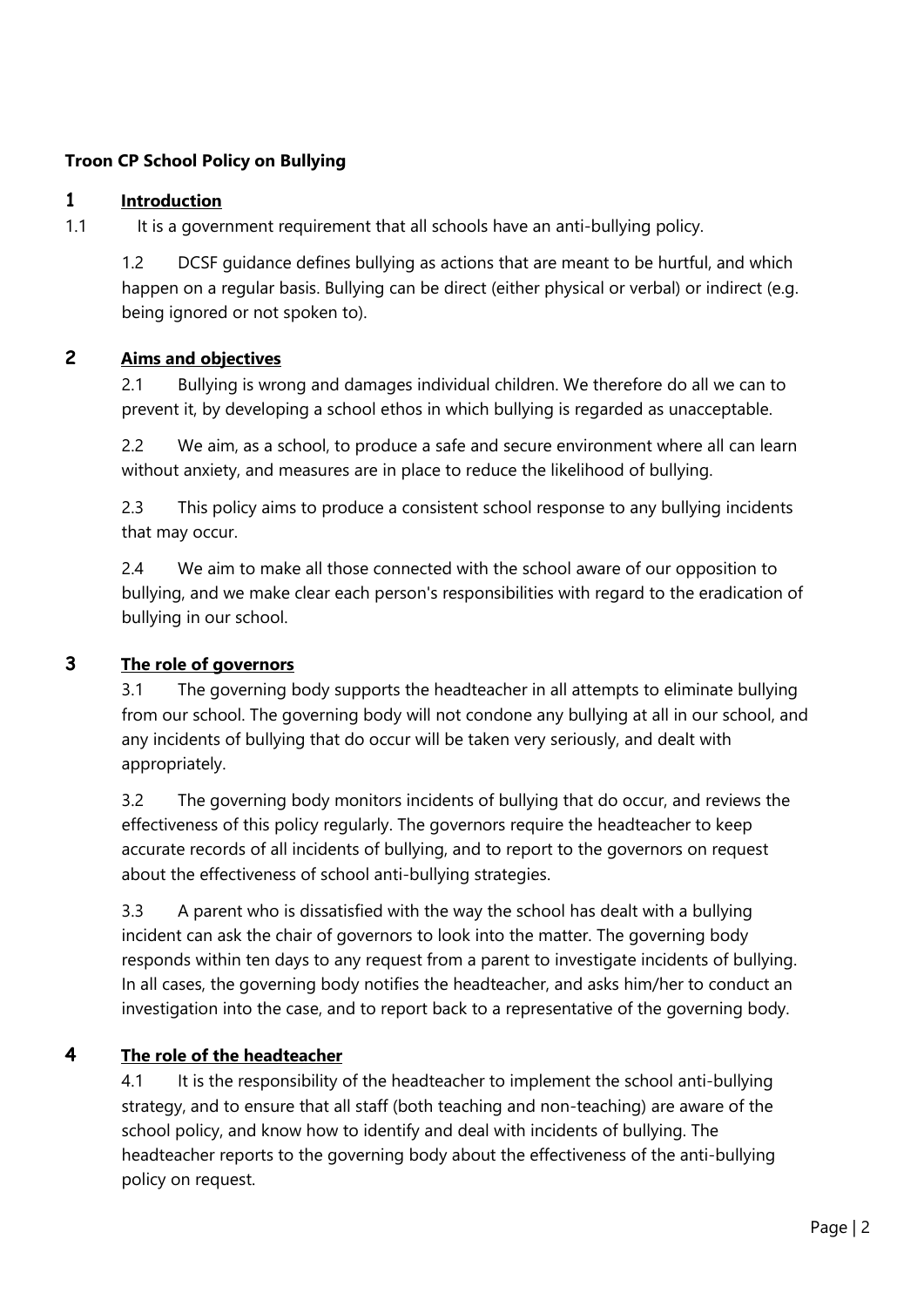4.2 The headteacher ensures that all children know that bullying is wrong, and that it is unacceptable behaviour in this school. The headteacher draws the attention of children to this fact at suitable moments. For example, if an incident occurs, the headteacher may decide to use an assembly as the forum in which to discuss with other children why this behaviour was wrong, and why a pupil is being punished. At Troon School we use the SEAL materials to help us address and prevent bullying.

These materials promote good emotional health and well-being.

4.3 The headteacher ensures that all staff, including lunchtime staff, receive sufficient training to be equipped to identify and deal with all incidents of bullying.

4.4 The headteacher sets the school climate of mutual support and praise for success, so making bullying less likely. When children feel they are important and belong to a friendly and welcoming school, bullying is far less likely to be part of their behaviour.

# **5 The role of the teacher and support staff**

5.1 All the staff in our school take all forms of bullying seriously, and seek to prevent it from taking place.

5.2 All staff record any bullying incidents that happen in school on My Concern. If teachers witness an act of bullying, they will either investigate it themselves or refer it to the headteacher. Teachers and support staff do all they can to support the child who is being bullied. If a child is being bullied over a period of time, then, after consultation with the headteacher, the teacher informs the child's parents or carers.

5.3 The Headteacher keeps a log of any bullying incidents which staff record all incidents of bullying that occur both in and out of class. We also record incidents that occur near the school, or on the children's way between school and home. Any adult who witnesses an act of bullying should record it on My Concerns.

5.4 When any bullying has taken place between members of a class, the teacher will deal with the issue immediately. This may involve counselling and support for the victim, and punishment for the offender. Time is spent talking to the child who has done the bullying, explaining to them why their action was wrong and how they should change their behaviour in future. If a child is repeatedly involved in bullying, the teacher would inform the head teacher and the special needs coordinator. We then invite the child's parents or carers into the school to discuss the situation. In more extreme cases, e.g. where these initial discussions have proved ineffective, the headteacher may contact external support agencies, such as social care.

5.5 All members of staff routinely attend training, which equips them to identify bullying and to follow school policy and procedures with regard to behaviour management.

5.6 Teachers use a range of methods to help prevent bullying and to establish a climate of trust and respect for all. They use drama, role-play, stories etc., within the formal curriculum, to help pupils understand the feelings of bullied children, and to practise the